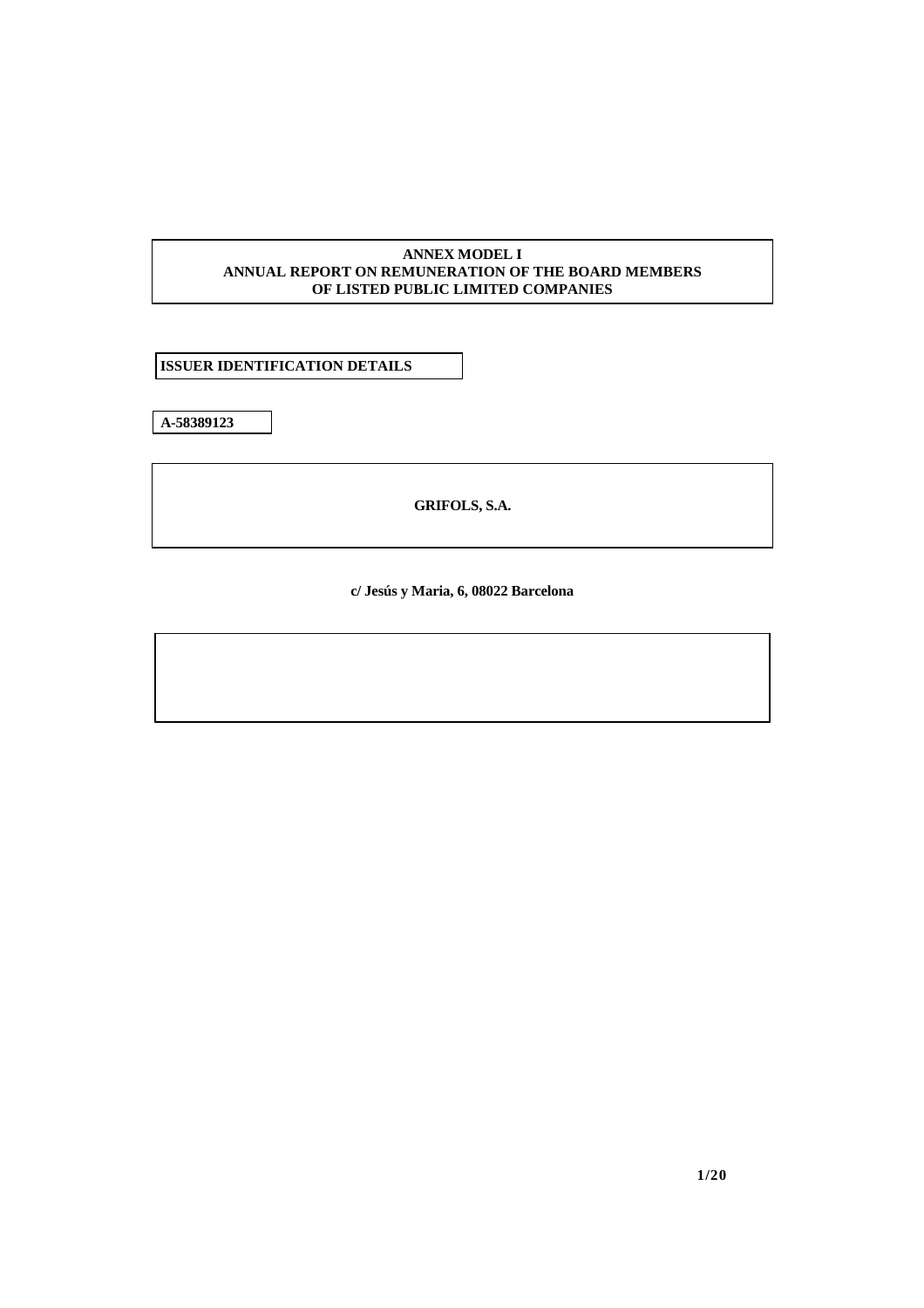### **ANNUAL REPORT ON REMUNERATION OF THE BOARD MEMBERS OF LISTED PUBLIC LIMITED COMPANIES**

# **A COMPANY REMUNERATION POLICY FOR THE CURRENT FINANCIAL YEAR**

A.1 Explain the remuneration policy of the company. In this section, information is to be included on the following:

– General principles and fundaments of the remuneration policy.

– The most significant changes made in the remuneration policy compared to that applied during the previous financial year, as well as those modifications that may have been made during the financial year of the conditions for the exercising of options already granted.

– Criteria used to establish the remuneration policy of the company.

– Relative importance of the variable compensation concepts in relation to those fixed and criteria followed to determine different ones

**Explain the remunerations policy** 

The compensation regime of the members of the Board of Directors and the remuneration policy of the Company are regulated in:

A. The Articles of Association of the Company

Article 20 of the Articles of Association establishes that the position of board member is compensated by means of a fixed quota determined at the General Shareholders' Meeting for the current financial year or for future financial years. Said compensated character refers strictly to the remuneration derived from the position of board member and does not, therefore, include those remunerations for salary concepts that those board members who may have an employment relationship with the Company may receive from the latter as an employer.

B. Regulations of the Board of Directors of the Company

Articles 26 and 27 of the Regulations of the Board of Directors of the Company develop article 20 of the Articles of Association and establish the internal regulation of the compensation concepts, depending on the category of the board member.

As a result, the position of board member may be compensated by means of the following:

(a) Fixed amounts that must be determined for each year at General Shareholders' Meetings on the basis of the dedication of the board members to the activity of the Company, as well as on the basis of their classification and effective responsibility, in the case of external board members, and must be moderated depending on market requirements;

(b) Allowances for meetings of the Board of Directors and of its Committees, and;

(c) Prevision systems such as additional pensions, life insurance policies and analogous figures.

2/20 In addition, those board members who may hold the category of executive board members may be compensated with a variable amount, which must bear a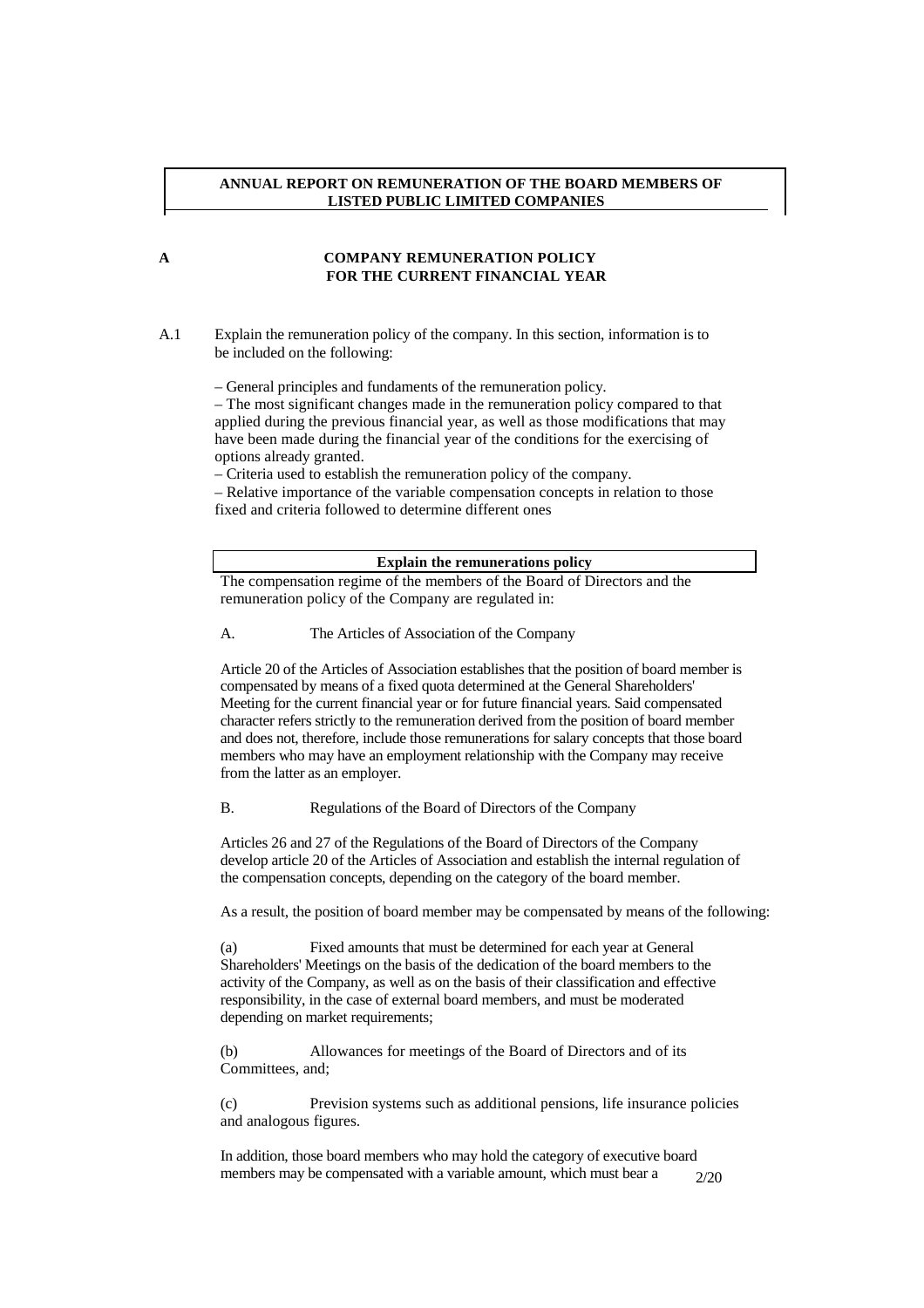relation with their professional performance, as well as their level of fulfilment of objectives taken as a reference, and which may consist of the delivery of shares, provided that this is conditional upon the executive board member maintaining them until they cease to be board members.

A.2 Information on preparatory work and the decision-making process that may have been followed in order to determine the remuneration policy and the role performed, where applicable, by the compensation committee and other bodies of control in the configuration of the remuneration policy. This information shall, where applicable, include the mandate given to the compensation committee, its composition, and the identity of any external advisors whose services may have been used to define the compensation policy. In addition, the character of those board members who, where applicable, may have intervened in the definition of the compensation policy, is to be expressed.

### **Explain the process to determine the remuneration policy**

According to the Regulations of the Board of Directors, board members shall be entitled to obtain such compensation as may be established by the Board of Directors under the provisions of the articles of association and in accordance with the indications of the Appointments and Compensation Committee, ensuring that the compensation is moderated based on market requirements.

In this regard, the Regulations of the Board of Directors, in article 15 thereof, regulates the operation of the Appointments and Compensation Committee, which must meet together at least once a year to prepare the information on compensations of the board members that the Board of Directors must approve and include in its annual public documentation.

In this manner, the functions of the Appointments and Compensation Committee include that of: (a) proposing to the Board of Directors the system for and the amounts of the annual compensations of board members and top executives, and; (b) periodically reviewing the compensation programmes of top executives, assessing their suitability and performances.

The compensations policy approved by the Board of Directors is to ensure pronouncement on the following questions:

(a) The value, by categories of board members, of fixed components, with breakdowns, where appropriate, of allowances for participation on the Board and its Committees and an estimate of the fixed annual compensation that this may give rise to;

(b) compensation concepts of a variable character;

(c) the main characteristics of the systems of prevision, with an estimate of their value or equivalent annual cost, and;

(d) conditions that any contracts of persons exercising functions of top management as executive board members must respect, with these including the period of validity, terms of prior notice, and any other clauses relating to signing-on bonuses, indemnities or contractual protection for early rescission or termination of the contractual relationship.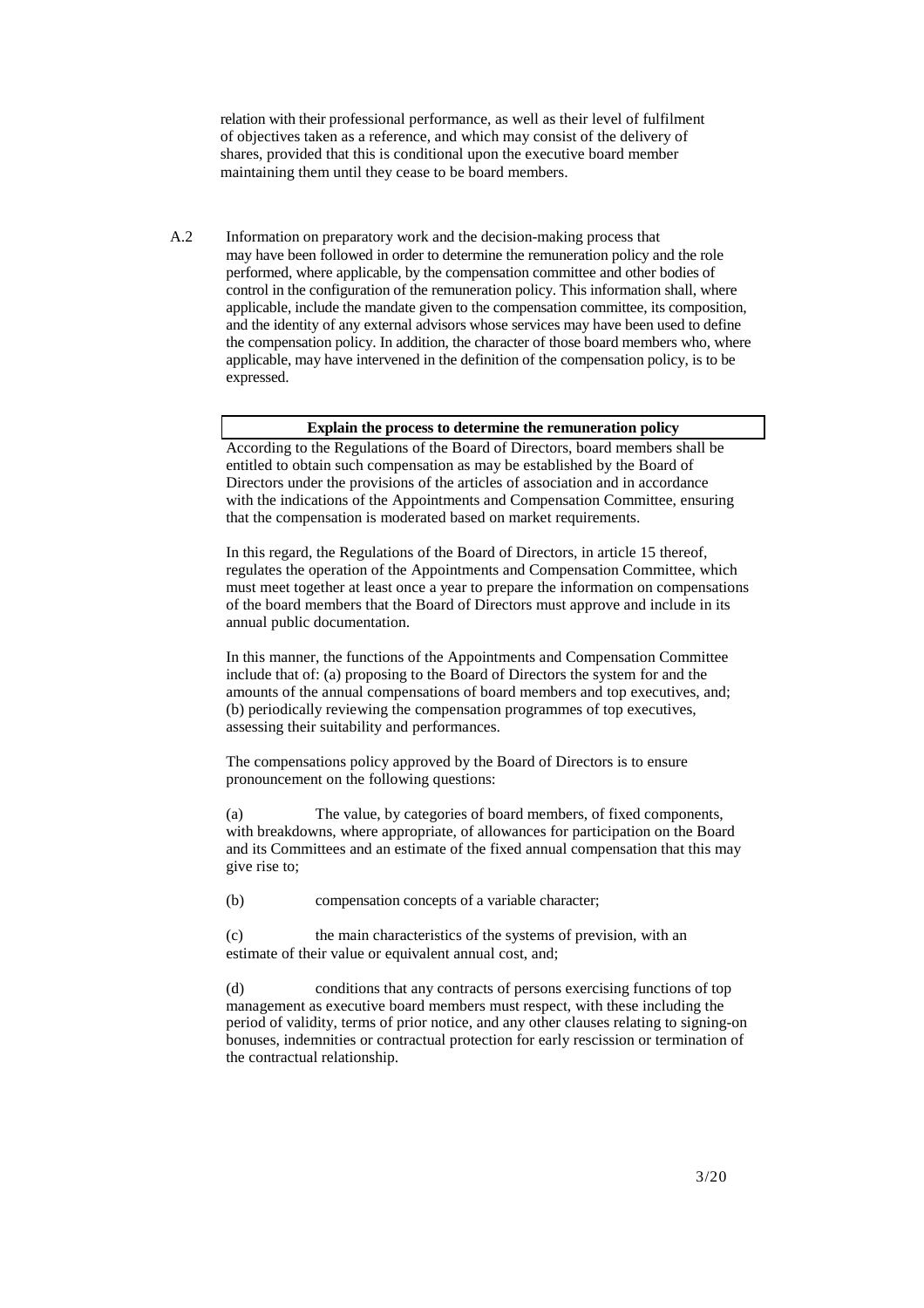A.3 Indicate the value and the nature of the fixed components, with breakdowns, where appropriate,of compensations for the performance of top management functions of executive board members, of additional compensation as chair or member of any committees of the board, of allowances for participation on the board and its committees or other fixed compensations as board members, as well as an estimate of the fixed annual compensation that these may give rise to. Identify other benefits not paid in cash and the fundamental parameters by which these are granted.

### **Explain the fixed components of the remuneration**

This is only received by those board members that have the category of external board members of the Company, with the exception of those who render remunerated professional services to the Company or to the Group during said financial year, directly or via companies in which they may hold any participation.

At the date of this report, 8 external board members receive fixed annual compensation derived from their positions as board members (5 board members who have the category of independent external board members, 1 board member that has the category of an external board member representing a shareholder, and 2 board members that have the category of other kinds of external board members).

The amount of the fixed annual compensation determined by the Board of Directors for the financial year 2015, which shall be submitted for approval at the Ordinary Shareholders' Meeting, amounts to 100,000 euro per board member. In addition, those board members that are part of a Committee of the Board of Directors (Audit Committee or Appointments and Compensation Committee) will receive additional annual compensation of 25,000 euro each for the extra workload involved (amounting to a total compensation of 125,000 euro). Furthermore, the chairpersons of the respective Committees will be granted other additional compensation in the amount of 25,000 euro (amounting to a total compensation of 150,000 euro) for acting as a chairman.

The independent board member who is performing the function of coordinator director as set forth in Act 3/2014, of 3 December, which modifies the Spanish Companies Act for the improvement of corporate governance shall receive additional compensation of 50,000 euro for performing his/her duties (amounting to a total compensation of 150,000 euro).

Under no circumstances shall an external board member receive more than 150,000 euro for serving as a board member.

Compensation derived from the performance of executive functions:

This is only received by those board members that have the category of executive board members and, as such, have an employment relationship (or, where appropriate, a commercial relationship) with the Company.

At the date of this report, three executive board members receive fixed annual compensation derived from employment relationships (or, where appropriate, commercial relationships) that they maintain with the Company: (i) the Chair and Chief Executive Officer; (ii) the Chief Operations Officer, and; (iii) the Member of the Advisory Committee of the President.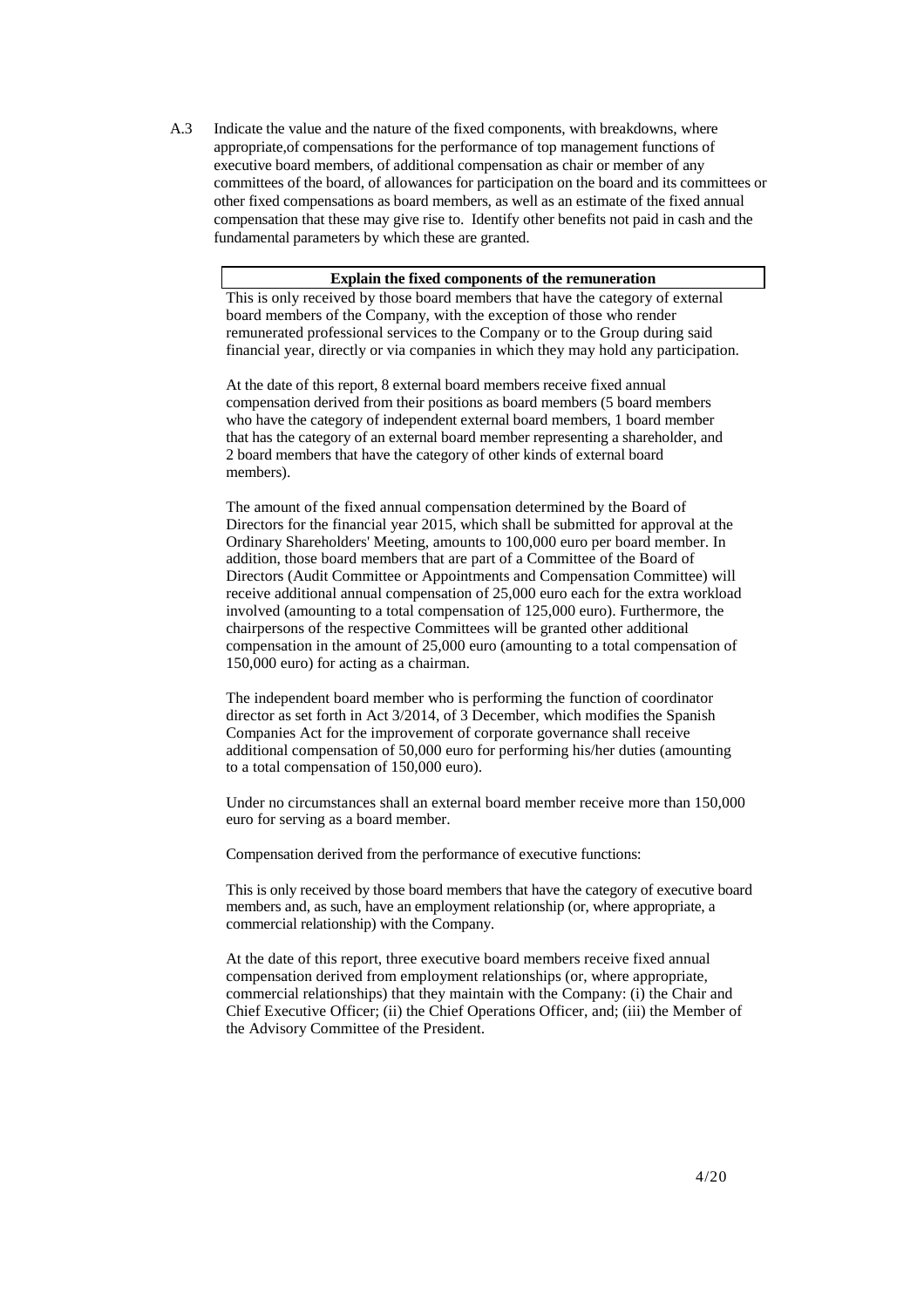A.4 Explain the value, the nature and the main characteristics of the variable components of the compensation systems. In particular:

> – Identify each one of the compensation plans of which the board members are beneficiaries, their scope, the date on which they were approved, the date of implementation, the period of validity and their main characteristics. In the case of stock option plans and other financial instruments, the general characteristics of the plan are to include information on the conditions for the exercise of said options or financial instruments for each plan.

– Indicate any remuneration in the concept of participation in profits or bonuses, and the reason due to which they were granted.

– Explain the fundamental parameters and the basis for any annual bonus systems. – The kinds of board members (executive board members, external board members representing shareholders, independent external board members or other external board members) that are beneficiaries of compensation systems or plans that incorporate variable compensation.

– The basis of said variable compensation systems or plans, the criteria for the assessment of performance chosen, as well as the components and methods of assessment to determine whether or not said assessment criteria have been fulfilled, and an estimate of the absolute value of the variable compensation to which the currently-valid compensation plan would give rise, based on the degree of fulfilment of the hypotheses or objectives taken as a reference.

- Where appropriate, information is to be given on the periods of deferment or payment by instalments that may have been established and/or any periods of retention of shares or other financial instruments should these exist.

| Explain the variable components of the compensation systems |
|-------------------------------------------------------------|
| Compensation derived from the position of                   |

board member. None exists.

B. Compensation derived from the exercising of executive functions:

This is only received by those top managers and board members that have the category of executive board members and, as such, have an employment relationship (or, where appropriate, a commercial relationship) with the Company.

At the date of this report, three external board members receive variable compensation derived from employment relationships (or, where appropriate, commercial relationships) that they maintain with the Company: (i) the Chair and Chief Executive Officer; (ii) the Chief Operations Officer, and; (iii) the Member of the Advisory Committee of the President.

The variable annual salary compensation for the financial year 2014 consists of a fixed amount between 30% and 45% of the final compensation for said financial year, related to the fulfilment of objectives related to the obtainment of the EBIT Holding.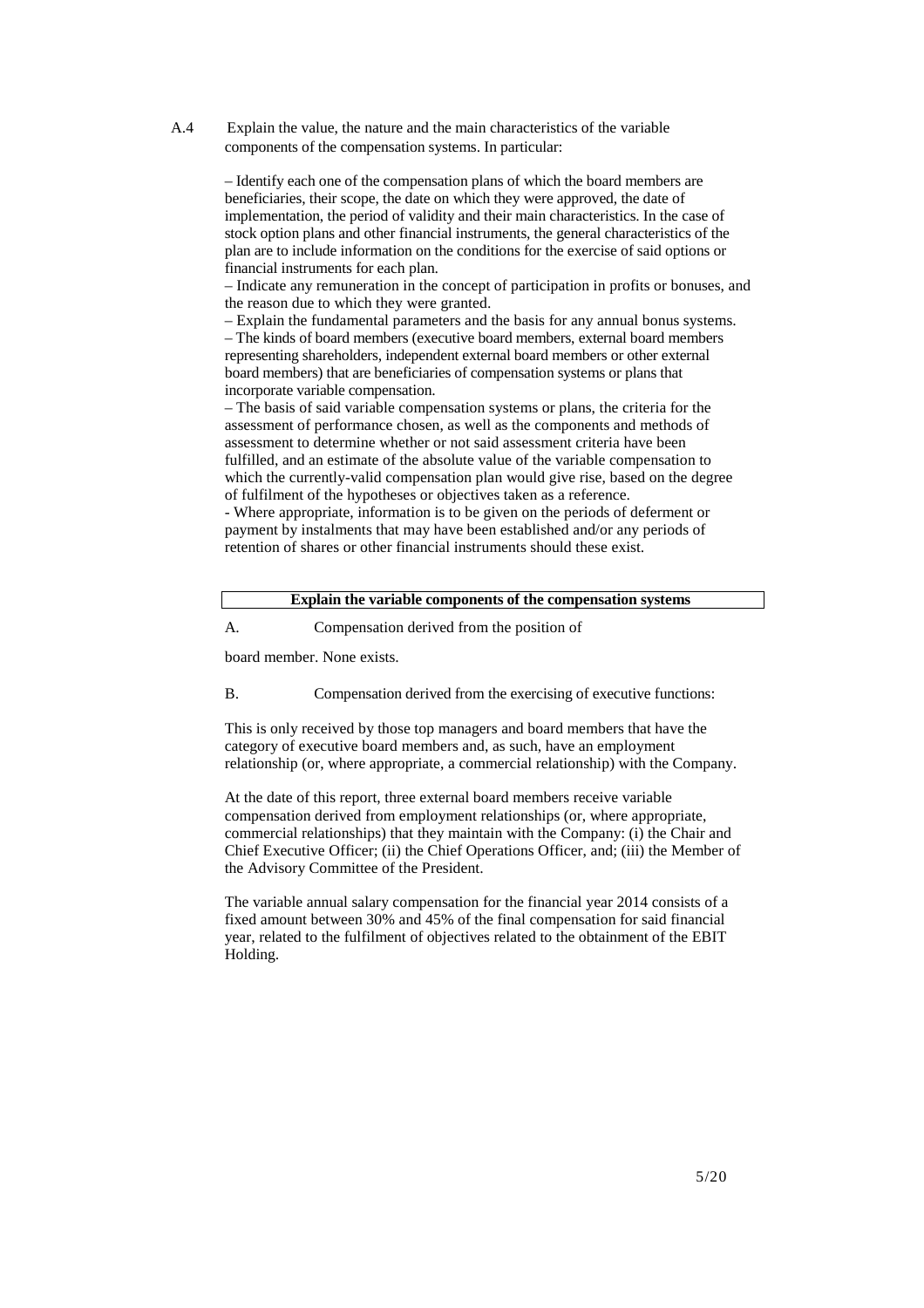A.5 Explain the main characteristics of the long-term saving systems, including retirement and any other compensations or allowances for survival, financed in part or in full by the company, whether these may have been endowed internally or externally, with an estimate of their value or equivalent annual cost, indicating the type of plan, whether it is of defined contribution or benefit, the conditions for consolidation of the economic rights for board members and their compatibility with any kinds of indemnity for early resolution or termination of the contractual relationship between the company and the board member.

Also indicate contributions for the board member to defined benefit pension plans; or the increase of consolidated rights of the board member, in the case of contributions to defined benefit plans.

|                 | Explain the long-term saving systems |  |
|-----------------|--------------------------------------|--|
| Not applicable. |                                      |  |

A.6 Indicate any indemnities agreed or paid in the case of termination of functions as board members.

**Explain the indemnities** 

Not applicable.

A.7 Indicate the conditions that the contracts of those who may exercise functions of top management as executive board members must respect. Among others, information is to be given on the period of validity, limits of the amounts of indemnity, permanence clauses, terms of prior notice, as well as payment in lieu of the mentioned term of prior notice, and any other clauses relating to signing-on bonuses, as well as indemnities or contractual protection for early resolution or termination of the contractual relationship between the company and the executive board member. Include, among others, non-competition agreements, exclusivity, permanency or loyalty and post-contractual non-competition.

**Explain the conditions of the contracts of the executive board members** 

The contracts of the top managers, as well of the executive board members, are standard contracts, as they do not include concrete specific details beyond those normal ones for this type of contracts. Without detriment to the foregoing, some of said contracts include clauses of change of control, in which case, the top managers and/or board members may opt between continuing in the Company or terminating their relationship with the same. In the latter case, they are entitled to an indemnity equivalent to five years of salary.

A.8 Explain any additional remuneration accrued by board members as compensation for services rendered other than those inherent to their position.

**Explain the additional remuneration** 

Not applicable.

A.9 Indicate any compensation in the form of advanced payments, credits and guarantees granted, with indication of the interest rate, their essential characteristics and the amounts finally returned, as well as the obligations assumed under these by way of guarantees.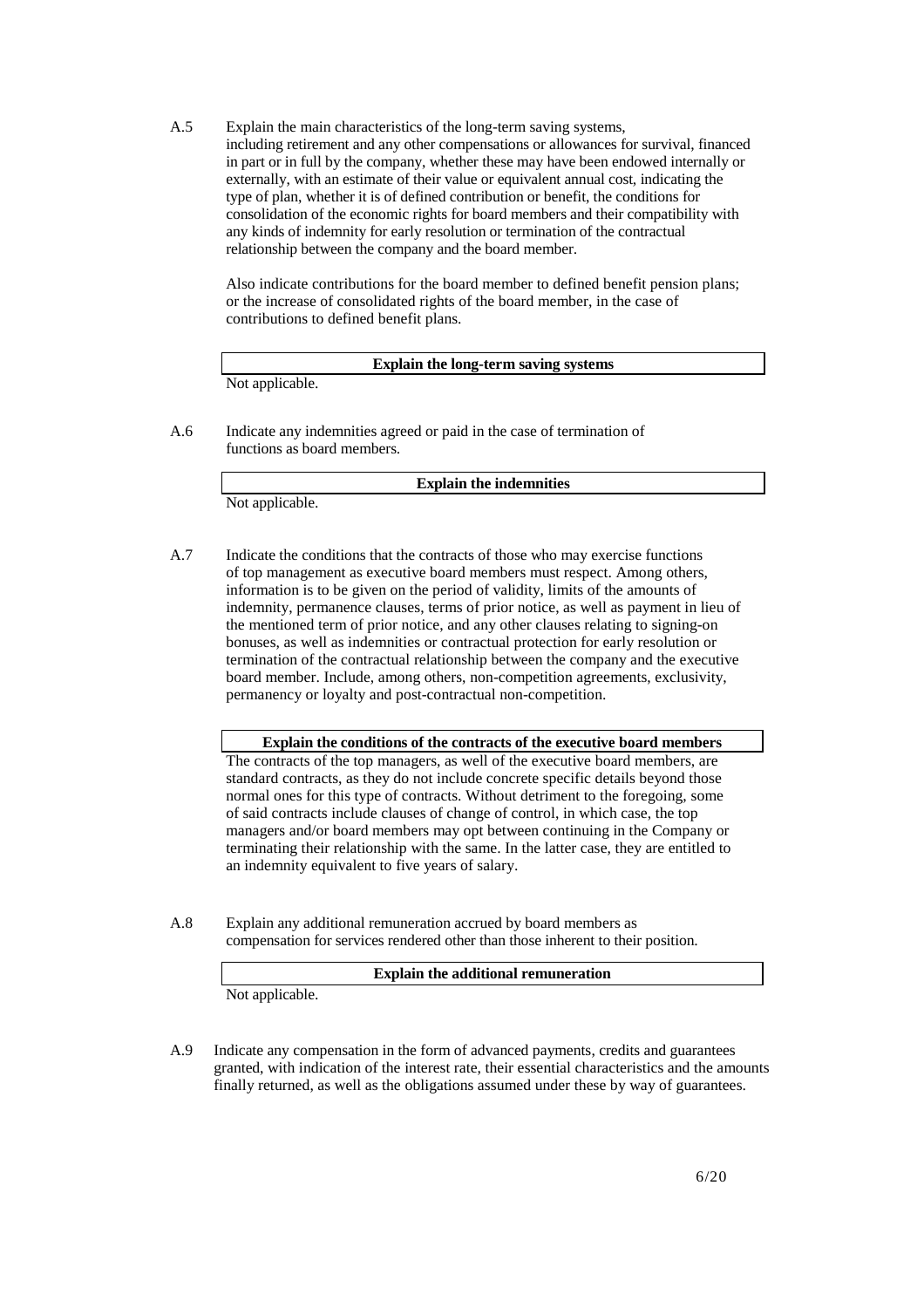**Explain the advanced payments, credits and guarantees granted** 

Not applicable.

A.10 Explain the main characteristics of fringe benefits.

**Explain the fringe benefits** 

Not applicable.

A.11 Indicate the remuneration accrued by the board member by virtue of any payments that the listed company may make to any third-party companies in which the board member may render its services, whenever the purpose of said payments is to remunerate the services of the latter in the company.

**Explain the remuneration accrued by the board member by virtue of payments made by the listed company to any third-party companies in which the board member renders** 

**services** 

Not applicable.

A.12 Any other compensation concepts different from the foregoing, whatever their nature may be and whichever the company of the group paying these may be, especially whenever they may be considered as related-party transactions or their issuing may distort the faithful image of the total remuneration accrued by the board member.

**Explain the other compensation concepts** 

Not applicable.

A.13 Explain the actions taken by the company in relation to the remuneration system to reduce exposure to excessive risks and align it with the long-term objectives, values and interests of the company. This is to include, where appropriate, a reference to the following: measures planned in order to guarantee that the long-term results of the company will be taken into account in the remuneration policy, measures to establish a suitable equilibrium between the fixed and variable components of the remuneration, measures adopted in relation to those categories of personnel whose professional activities have a material repercussion on the risk profile of the company, formulas or clauses for collection, to be able to claim the refunding of the variable components of the remuneration based on results whenever such components may have been paid taking into account details the inexact nature of which may have been demonstrated subsequently in a clear manner, and measures planned to prevent conflicts of interests, where appropriate.

### **Explain the actions taken to reduce risks**

The remuneration policy of the Company takes into account the long-term objectives of the Company, granting its top executives and its executive board members the possibility of obtaining a variable amount in relation to their remuneration. In this manner, the remuneration consists of a fixed sum and a variable amount, with it being possible for the latter to be as much as 30% to 45% of the final remuneration.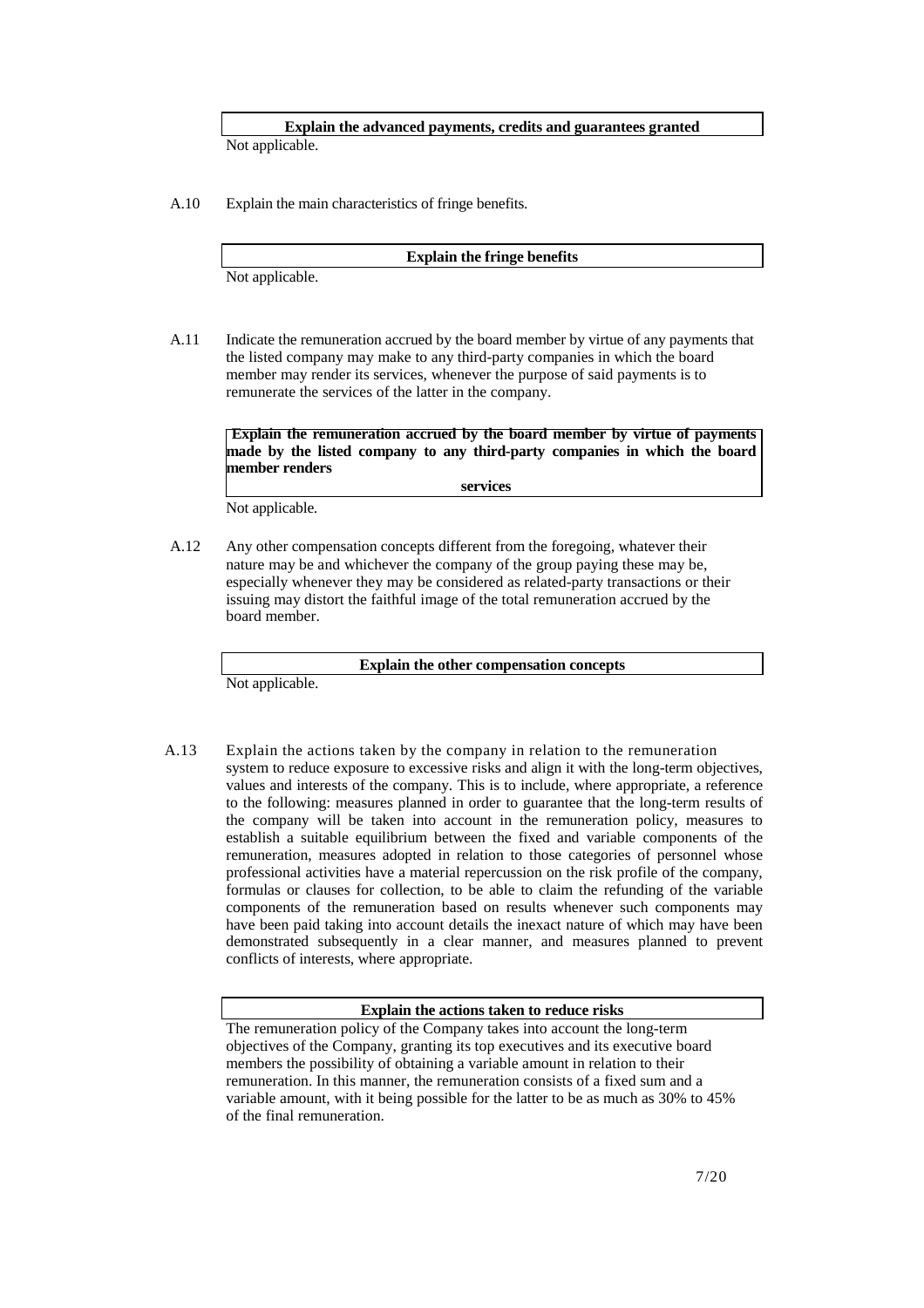### **B REMUNERATION POLICY PLANNED FOR FUTURE FINANCIAL YEARS**

B.1 Make a general provision of the remunerations policy for future financial years describing said policy in relation to the following: fixed components and allowances and compensations of a variable nature, the relationship between remuneration and results, prevision systems, contract conditions of executive board members, and provision of the most significant changes in the compensation policy compared with previous financial years.

# **General provision of the remuneration policy**

The remuneration policy of the Company is based on simplicity. In this regard, in order to avoid complex compensation systems, the general provision of the remuneration policy is to continue being based on remuneration including a fixed amount, as well as, in the case of executive board members, a possible variable amount that may be as much as 30% to 45% of the final remuneration.

B.2 Explain the decision-making process for the configuration of the remuneration policy planned for future financial years, and the role performed, where appropriate, by the compensation committee.

**Explain the decision-making process for the configuration of the remuneration Policy** 

The Regulations of the Board of Directors, in article 15 thereof, regulates the operation of the Appointments and Compensation Committee, which must meet together at least once a year to prepare the information on compensations of the board members that the Board of Directors must approve.

In this regard, following a report by the Appointments and Compensation Committee, the Board of Directors is to approve the remuneration of the board members, in conformity with articles 5 and 26 of the Regulations of the Board of Directors.

Finally, the remunerations are to be approved at General Shareholders' Meetings, in conformity with that provided for in article 20 of the Articles of Association.

B.3 Explain the incentives created by the company in the remuneration system in order to reduce exposure to excessive risks and align it with long-term objectives, values and interests of the company.

### **Explain the incentives created in order to reduce risks**

8/20 In conformity with that provided for in previous sections, the remuneration policy of the Company is based on simplicity. In this regard, the incentives created by the company in the remuneration system are based on variable remuneration that may be as much as 30% to 45% of the final remuneration in the case of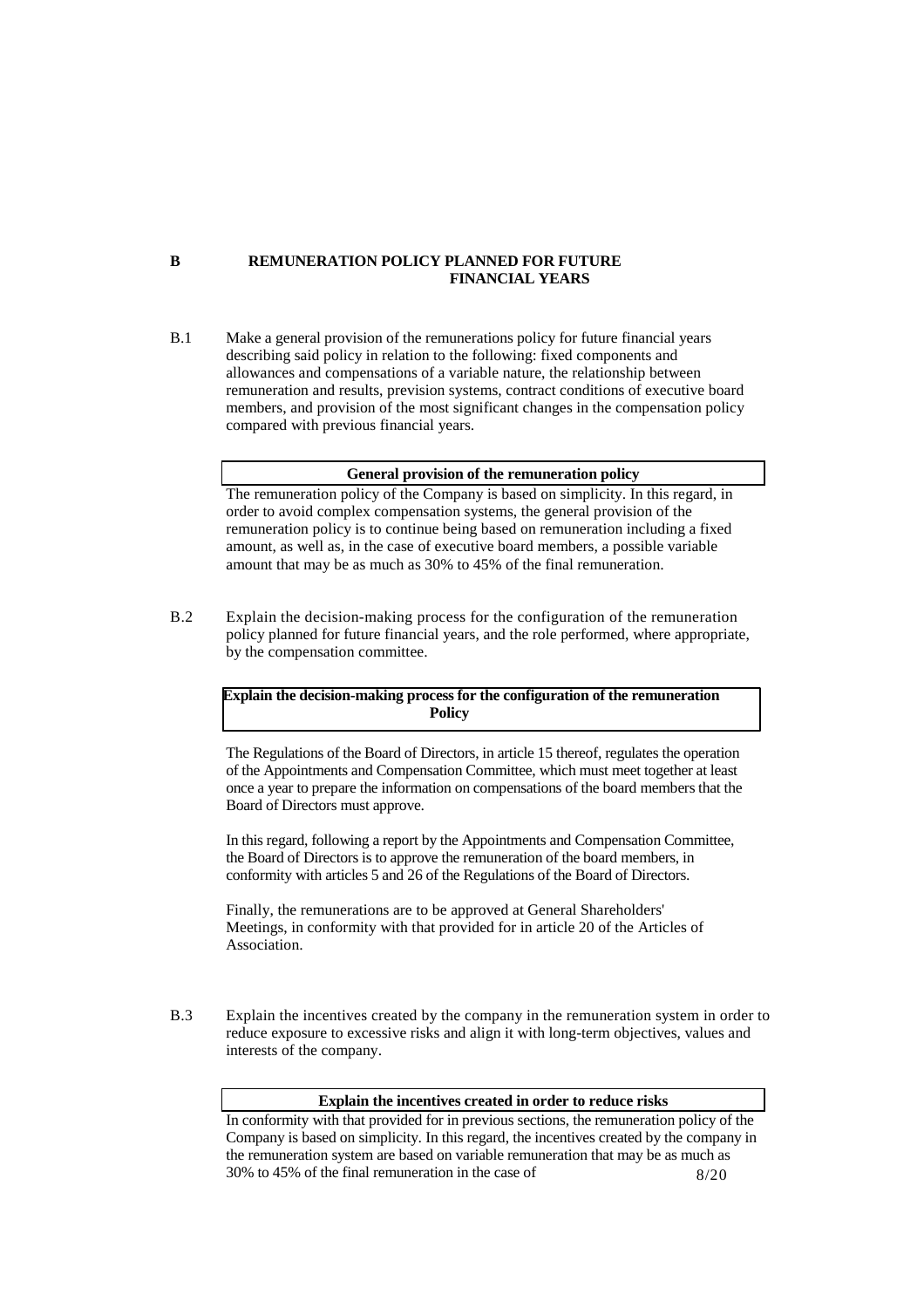executive board members.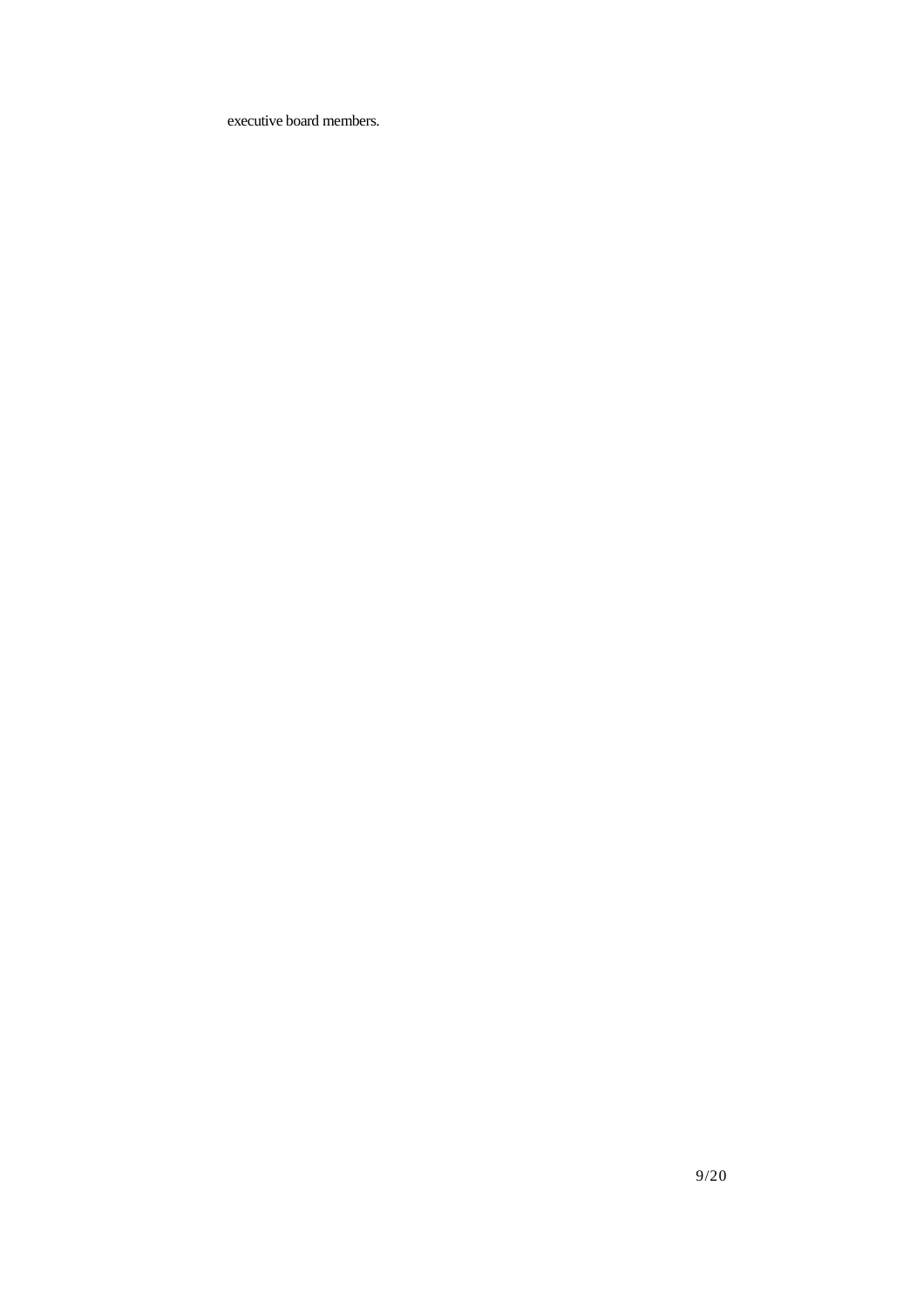# **C GLOBAL SUMMARY OF HOW THE COMPENSATION POLICY WAS APPLIED DURING THE FINANCIAL YEAR CLOSED**

C.1 Explain, in a summarized form, the main characteristics of the compensation structure and concepts of the remuneration policy applied during the financial year closed, that gives rise to the breakdown of the individual compensation accrued by each one of the board members that are shown in section D of this report, as well as a summary of the decisions taken by the board for the application of said concepts.

> **Explain the compensation structure and concepts of the compensation policy applied during the financial year**

See the preceding sections A.1, A.2, A.3 and A.4, in which the remuneration policy of the Company is explained.

In addition, and in conformity with section B, the remuneration policy of the Company is based on simplicity. In this regard, the remuneration of top executives, as well as of executive board members, has consisted, solely, of a fixed remuneration plus a variable one that may be as much as 30% to 45% of the final remuneration.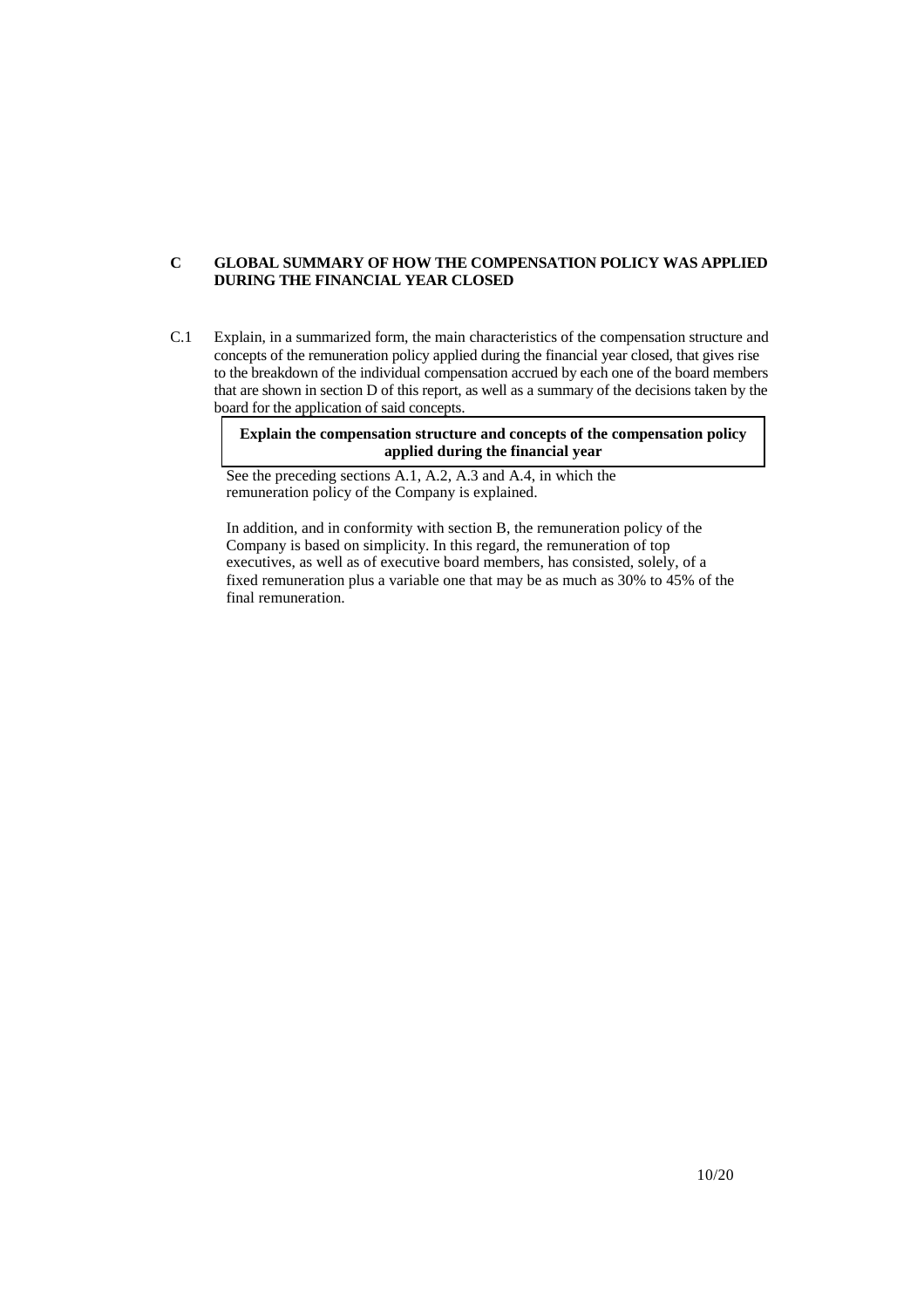#### D BREAKDOWN OF THE INDIVIDUAL COMPENSATIONS ACCRUED BY EACH ONE OF THE BOARD MEMBERS

D.1 Complete the following charts in relation to the individualized remuneration of each one of the board members (including the compensation for the exercising of executive functions) accrued during the financial year.

a) Compensation accrued in the company covered in this report: i)

Compensation in cash (in thousands of  $\epsilon$ )

| Name/<br>Type/ period<br>of accrual<br>financial<br>year t | Salary           | Fixed remuneration | <b>Expenses</b> | Short-term<br>variable<br>compensatio compensatio<br>n | Long-term<br>variable<br>n | Remuneration<br>due to<br>belonging to<br>board<br>committees | Indemnity        | Other<br>concepts | Total<br>financial<br>year t | Total<br>financial<br>year t-1 |
|------------------------------------------------------------|------------------|--------------------|-----------------|--------------------------------------------------------|----------------------------|---------------------------------------------------------------|------------------|-------------------|------------------------------|--------------------------------|
| Anna Veiga<br>Lluch                                        | $\mathbf{0}$     | 100                | $\mathbf{0}$    | $\mathbf{0}$                                           | $\mathbf{0}$               | $\mathbf{0}$                                                  | $\overline{0}$   | $\theta$          | 100                          | 100                            |
| Belén<br>Villalonga<br>Morenés                             | $\mathbf{0}$     | 100                | $\mathbf{0}$    | $\mathbf{0}$                                           | $\theta$                   | $\mathbf{0}$                                                  | $\overline{0}$   | $\theta$          | 100                          | 100                            |
| Edgar Dalzell<br>Jannotta                                  | $\mathbf{0}$     | 100                | $\mathbf{0}$    | $\mathbf{0}$                                           | $\mathbf{0}$               | $\mathbf{0}$                                                  | $\mathbf{0}$     | $\mathbf{0}$      | 100                          | 100                            |
| Luis Isasi<br>Fernández de<br>Bobadilla                    | $\mathbf{0}$     | 100                | $\mathbf{0}$    | $\theta$                                               | $\theta$                   | $\mathbf{0}$                                                  | $\overline{0}$   | $\theta$          | 100                          | 100                            |
| <b>Steven Mayer</b>                                        | $\overline{0}$   | 100                | $\mathbf{0}$    | $\overline{0}$                                         | $\overline{0}$             | $\mathbf{0}$                                                  | $\mathbf{0}$     | $\theta$          | 100                          | 100                            |
| W. Brett<br>Ingersoll                                      | $\boldsymbol{0}$ | 100                | $\mathbf{0}$    | $\mathbf{0}$                                           | $\mathbf{0}$               | $\boldsymbol{0}$                                              | $\mathbf{0}$     | $\overline{0}$    | 100                          | 100                            |
| Thorthol<br><b>Holdings BV</b>                             | $\mathbf{0}$     | 100                | $\mathbf{0}$    | $\mathbf{0}$                                           | $\theta$                   | $\mathbf{0}$                                                  | $\boldsymbol{0}$ | $\theta$          | 100                          | 100                            |
| Thomas<br>Glanzmann                                        | $\mathbf{0}$     | $\mathbf{0}$       | $\mathbf{0}$    | $\boldsymbol{0}$                                       | $\mathbf{0}$               | $\mathbf{0}$                                                  | $\mathbf{0}$     | 1,446             | 1,446                        | 728                            |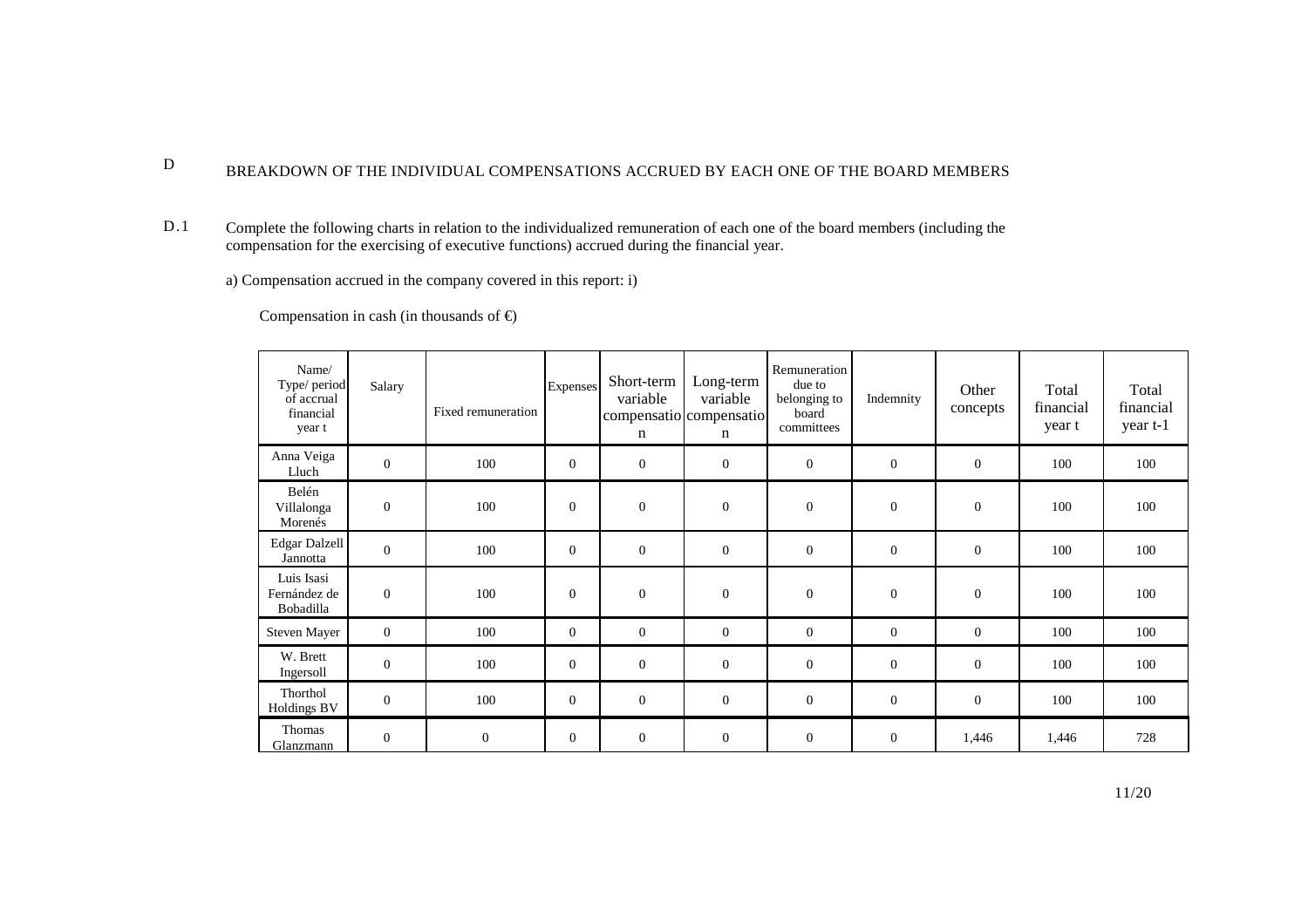| Tomás Dagá<br>Gelabert      | $\theta$       | $\Omega$ |          | $\Omega$ | $\Omega$ | $\theta$       |   |          |       |       |
|-----------------------------|----------------|----------|----------|----------|----------|----------------|---|----------|-------|-------|
| Víctor Grifols<br>Roura     | $\overline{0}$ | 881      | $\Omega$ | 629      | $\Omega$ | $\overline{0}$ | 0 | $\Omega$ | 1,510 | 1,438 |
| Juan Ignacio<br>Twose Roura | $\mathbf{0}$   | 738      | 0        | 528      | $\Omega$ | $\Omega$       |   | $\Omega$ | 1,266 | 1,205 |
| Ramón Riera<br>Roca         | $\overline{0}$ | 650      | $\Omega$ | 455      | $\Omega$ | $\overline{0}$ |   | $\Omega$ | 1,105 | 1,061 |
| Marla E.<br>Salmon          | $\Omega$       | 50       |          | $\Omega$ | $\Omega$ | $\Omega$       | 0 |          | 50    |       |

ii) Compensation systems based on shares

# Tax Identification Number:

|                     |                               | Ownership of options at the beginning of<br>financial year t |                                  |                          |                     |                   | Options assigned during financial year t |                          |          |                                    | Options delivered during<br>financial year t |       |        |
|---------------------|-------------------------------|--------------------------------------------------------------|----------------------------------|--------------------------|---------------------|-------------------|------------------------------------------|--------------------------|----------|------------------------------------|----------------------------------------------|-------|--------|
| Name of the<br>Plan | Date of<br>implementa<br>tion | No. of<br>options                                            | No.<br><b>Shares</b><br>affected | Exercise<br>price<br>(€) | Term of<br>exercise | No. of<br>options | No.<br><b>Shares</b><br>affected         | Exercise<br>price<br>(€) | exercise | Term of Conditions for<br>exercise | No.<br><b>Shares</b>                         | Price | Amount |
|                     |                               |                                                              |                                  |                          |                     |                   |                                          |                          |          |                                    |                                              |       |        |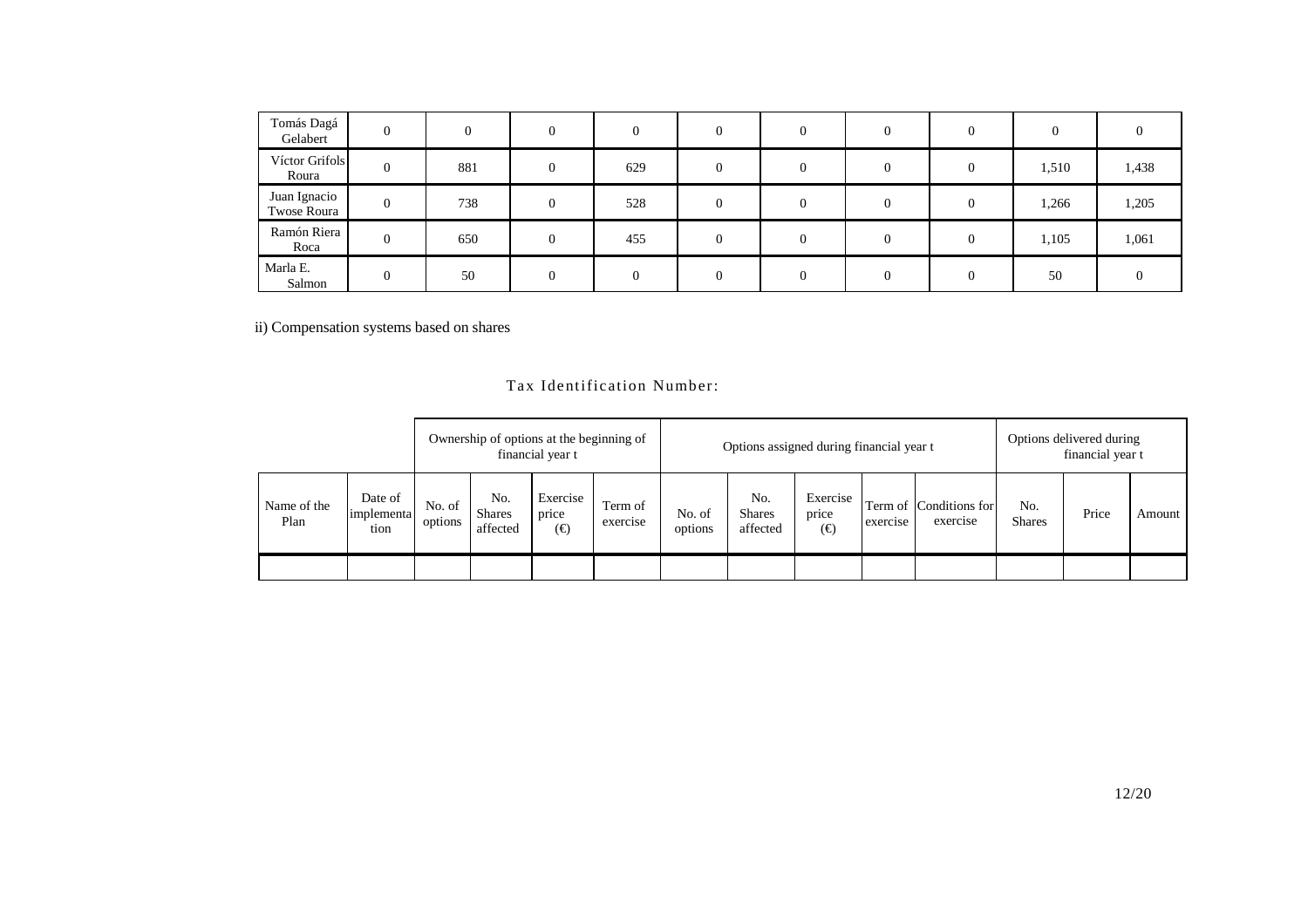# Tax Identification Number:

|                     |                                                                                                                                                            |  | Options exercised in financial year t |                   | Options<br>vested and<br>not exercised | Options at the end of financial year t |                     |                                     |  |  |
|---------------------|------------------------------------------------------------------------------------------------------------------------------------------------------------|--|---------------------------------------|-------------------|----------------------------------------|----------------------------------------|---------------------|-------------------------------------|--|--|
| Name of the<br>Plan | No.<br><b>Gross Profit</b><br>Exercise<br>No. of<br>Date of<br><b>Shares</b><br>options<br>price $(\epsilon)$<br>$(\in)$<br>implementatio<br>affected<br>n |  | No. of<br>options                     | No. of<br>options | No. of<br>shares<br>affected           | Exercise<br>price $(\epsilon)$         | Term of<br>exercise | Other<br>requisites for<br>exercise |  |  |
|                     |                                                                                                                                                            |  |                                       |                   |                                        |                                        |                     |                                     |  |  |

iii) Long-term saving systems

|                                                             | Company contribution in the financial year (thousands of $\epsilon$ ) |                    | Amount of funds accumulated (thousands of $\epsilon$ ) |                    |  |  |
|-------------------------------------------------------------|-----------------------------------------------------------------------|--------------------|--------------------------------------------------------|--------------------|--|--|
| Name / Type / total period of<br>accrual in financial years | Financial year t                                                      | Financial year t-1 | Financial year t                                       | Financial year t-1 |  |  |
|                                                             |                                                                       |                    |                                                        |                    |  |  |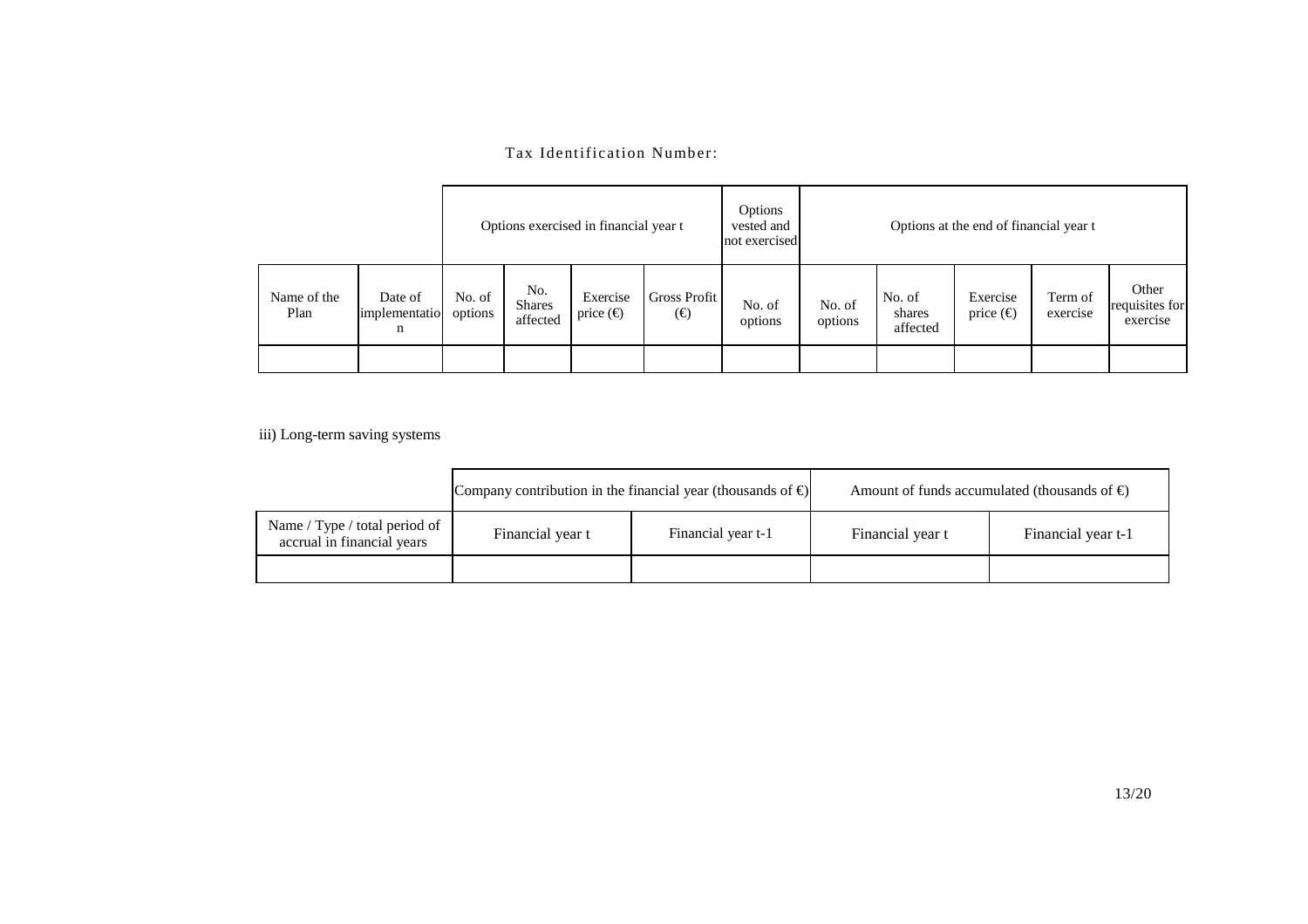iv) Other profits (in thousands of  $\epsilon$ )

|             |                                   | Compensation in the form of advanced payments,<br>credits granted               |  | Life insurance premiums                              | Guarantees constituted by the<br>company for board members |                    |  |
|-------------|-----------------------------------|---------------------------------------------------------------------------------|--|------------------------------------------------------|------------------------------------------------------------|--------------------|--|
| Name / Type | Interest rate of<br>the operation | Amounts<br>Essential<br>returned, if any<br>characteristics of<br>the operation |  | Financial year t Financial year t-1 Financial year t |                                                            | Financial year t-1 |  |
|             |                                   |                                                                                 |  |                                                      |                                                            |                    |  |

b) Compensation accrued by board members of the company due to them being on boards in other companies of the

group: i) Compensation in cash (in thousands of  $\epsilon$ )

| Name/<br>Type/<br>period of<br>accrual FY t | Salary         | Fixed<br>remuner<br>ation | Allowances | Short-term<br>variable | Long-term<br>variable<br>compensation compensation board | Remuneration<br>due to<br>belonging to<br>committees | Indemnity | Other<br>concepts | Total for<br>financial year | Total for<br>financial year<br>$t-1$ |
|---------------------------------------------|----------------|---------------------------|------------|------------------------|----------------------------------------------------------|------------------------------------------------------|-----------|-------------------|-----------------------------|--------------------------------------|
| Anna Veiga<br>Lluch                         | $\overline{0}$ | 0                         | $\Omega$   | 0                      | 0                                                        | 0                                                    | $\theta$  | $\overline{0}$    |                             | $\theta$                             |
| Belén<br>Villalonga<br>Morenés              | $\theta$       | $\Omega$                  | $\Omega$   | $\theta$               |                                                          | $\Omega$                                             |           | $\Omega$          |                             | $\Omega$                             |
| <b>Edgar Dalzell</b><br>Jannotta            | $\theta$       | $\Omega$                  | $\Omega$   | $\Omega$               |                                                          | 0                                                    |           | $\Omega$          |                             | $\Omega$                             |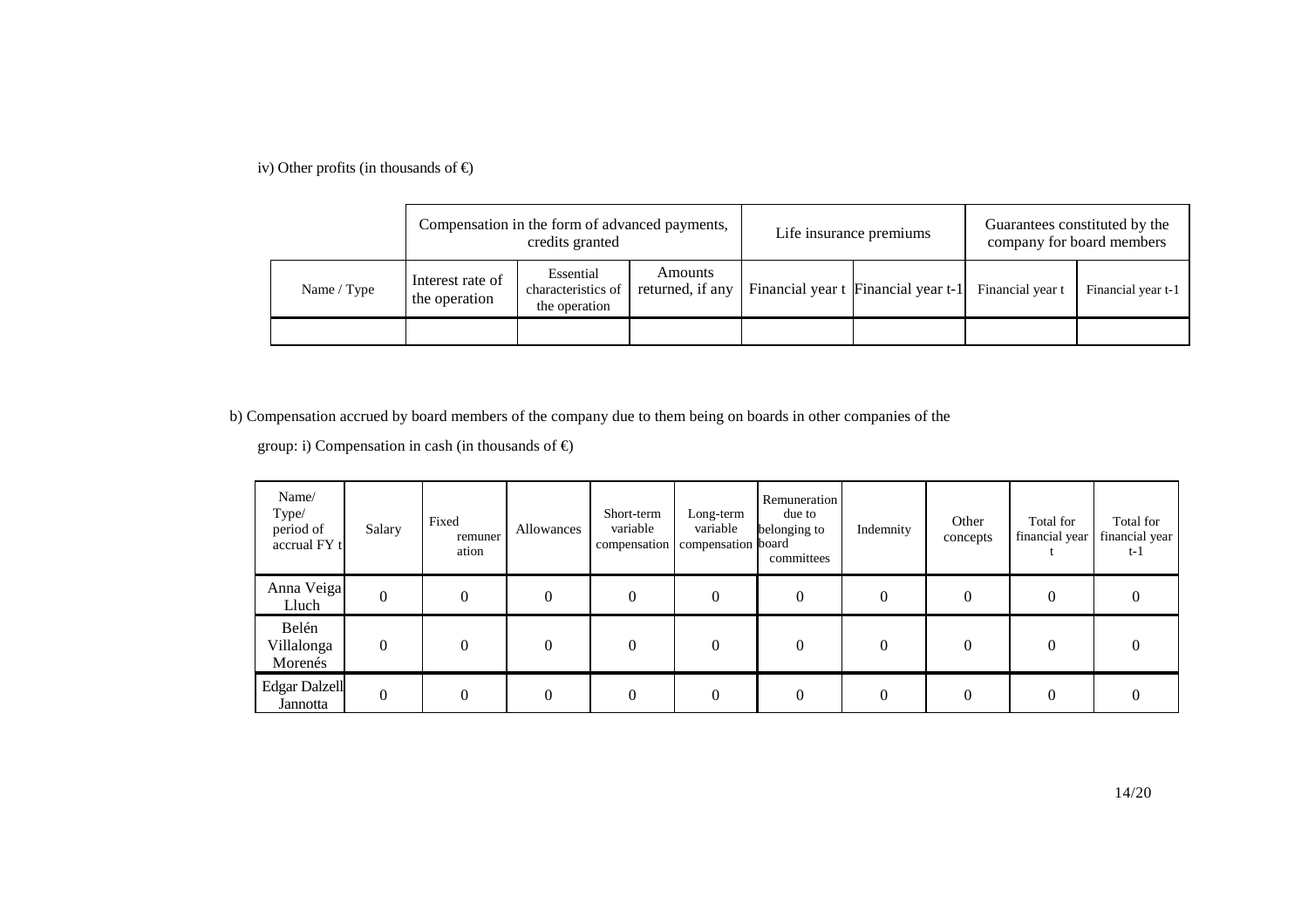| Luis Isasi<br>Fernández de<br>Bobadilla | $\boldsymbol{0}$ | $\boldsymbol{0}$ | $\boldsymbol{0}$ | $\boldsymbol{0}$ | $\boldsymbol{0}$ | $\boldsymbol{0}$ | $\boldsymbol{0}$ | $\boldsymbol{0}$ | $\boldsymbol{0}$ | $\boldsymbol{0}$ |
|-----------------------------------------|------------------|------------------|------------------|------------------|------------------|------------------|------------------|------------------|------------------|------------------|
| <b>Steven Mayer</b>                     | $\overline{0}$   | $\boldsymbol{0}$ | $\boldsymbol{0}$ | $\boldsymbol{0}$ | $\boldsymbol{0}$ | $\boldsymbol{0}$ | $\boldsymbol{0}$ | $\boldsymbol{0}$ | $\boldsymbol{0}$ | $\mathbf{0}$     |
| W. Brett<br>Ingersoll                   | $\mathbf{0}$     | $\boldsymbol{0}$ | $\overline{0}$   | $\boldsymbol{0}$ | $\boldsymbol{0}$ | $\boldsymbol{0}$ | $\mathbf{0}$     | $\boldsymbol{0}$ | $\boldsymbol{0}$ | $\boldsymbol{0}$ |
| Thorthol<br><b>Holdings BV</b>          | $\mathbf{0}$     | $\boldsymbol{0}$ | $\overline{0}$   | $\boldsymbol{0}$ | $\boldsymbol{0}$ | $\boldsymbol{0}$ | $\mathbf{0}$     | $\boldsymbol{0}$ | $\boldsymbol{0}$ | $\boldsymbol{0}$ |
| Thomas<br>Glanzmann                     | $\mathbf{0}$     | $\boldsymbol{0}$ | $\overline{0}$   | $\boldsymbol{0}$ | $\boldsymbol{0}$ | $\boldsymbol{0}$ | $\mathbf{0}$     | $\boldsymbol{0}$ | $\boldsymbol{0}$ | $\boldsymbol{0}$ |
| Tomás Dagá<br>Gelabert                  | $\Omega$         | $\boldsymbol{0}$ | $\boldsymbol{0}$ | $\boldsymbol{0}$ | $\boldsymbol{0}$ | $\boldsymbol{0}$ | $\boldsymbol{0}$ | $\boldsymbol{0}$ | $\boldsymbol{0}$ | $\boldsymbol{0}$ |
| Víctor Grifols<br>Roura                 | $\boldsymbol{0}$ | $\boldsymbol{0}$ | $\boldsymbol{0}$ | $\boldsymbol{0}$ | $\boldsymbol{0}$ | $\boldsymbol{0}$ | $\boldsymbol{0}$ | $\boldsymbol{0}$ | $\boldsymbol{0}$ | $\boldsymbol{0}$ |
| Juan Ignacio<br>Twose Roura             | $\mathbf{0}$     | $\boldsymbol{0}$ | $\boldsymbol{0}$ | $\boldsymbol{0}$ | $\boldsymbol{0}$ | $\overline{0}$   | $\boldsymbol{0}$ | $\boldsymbol{0}$ | $\boldsymbol{0}$ | $\boldsymbol{0}$ |
| Ramón Riera<br>Roca                     | $\boldsymbol{0}$ | $\boldsymbol{0}$ | $\boldsymbol{0}$ | $\boldsymbol{0}$ | $\boldsymbol{0}$ | $\boldsymbol{0}$ | $\boldsymbol{0}$ | $\boldsymbol{0}$ | $\boldsymbol{0}$ | $\boldsymbol{0}$ |
| Marla<br>Elizabeth<br>Salmon            | $\boldsymbol{0}$ | $\overline{0}$   | $\boldsymbol{0}$ | $\boldsymbol{0}$ | $\boldsymbol{0}$ | $\boldsymbol{0}$ | $\mathbf{0}$     | $\boldsymbol{0}$ | $\boldsymbol{0}$ | $\overline{0}$   |

ii) Compensation systems based on shares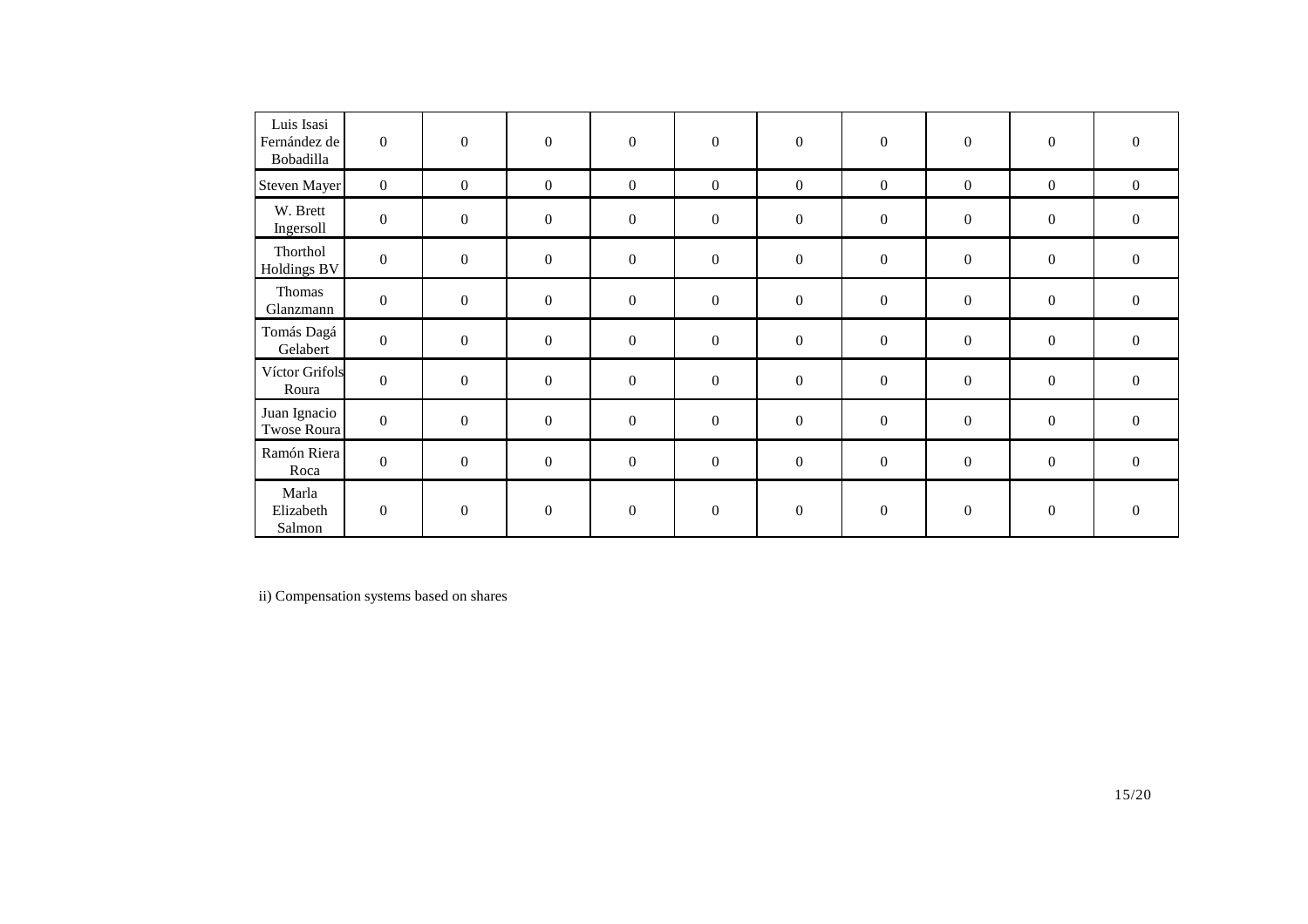|  | Tax Identification Number: |  |
|--|----------------------------|--|
|--|----------------------------|--|

|                     |                               | Ownership of options at the beginning of<br>financial year t |                                  |                              |                     | Options assigned during financial year t |                                  |                                                |         | Options delivered during<br>financial year t |                      |       |        |
|---------------------|-------------------------------|--------------------------------------------------------------|----------------------------------|------------------------------|---------------------|------------------------------------------|----------------------------------|------------------------------------------------|---------|----------------------------------------------|----------------------|-------|--------|
| Name of the<br>Plan | Date of<br>implement<br>ation | No. of<br>options                                            | No.<br><b>Shares</b><br>affected | Exercise<br>price<br>$(\in)$ | Term of<br>exercise | No. of<br>options                        | No.<br><b>Shares</b><br>affected | Exercise<br>price<br>$(\boldsymbol{\epsilon})$ | Term of | Conditions<br>exercise for exercise          | No.<br><b>Shares</b> | Price | Amount |
|                     |                               |                                                              |                                  |                              |                     |                                          |                                  |                                                |         |                                              |                      |       |        |

# Tax Identification Number:

|                     |                               | Options exercised in financial year t |                                  |                                |                              | Options<br>vested and<br>not exercised |                   |                              | Options at the end of financial year t |                     |                                     |
|---------------------|-------------------------------|---------------------------------------|----------------------------------|--------------------------------|------------------------------|----------------------------------------|-------------------|------------------------------|----------------------------------------|---------------------|-------------------------------------|
| Name of the<br>Plan | Date of<br>implementatio<br>n | No. of<br>options                     | No.<br><b>Shares</b><br>affected | Exercise<br>price $(\epsilon)$ | Gross Profit<br>$(\epsilon)$ | No. of<br>options                      | No. of<br>options | No. of<br>shares<br>affected | Exercise<br>price $(\epsilon)$         | Term of<br>exercise | Other<br>requisites for<br>exercise |
|                     |                               |                                       |                                  |                                |                              |                                        |                   |                              |                                        |                     |                                     |

iii) Long-term saving systems

|                                                             | Company contribution in the financial year (thousands of $\epsilon$ ) |                    |                  | Amount of funds accumulated (thousands of $\epsilon$ ) |
|-------------------------------------------------------------|-----------------------------------------------------------------------|--------------------|------------------|--------------------------------------------------------|
| Name / Type / total period of<br>accrual in financial years | Financial year t                                                      | Financial year t-1 | Financial year t | Financial year t-1                                     |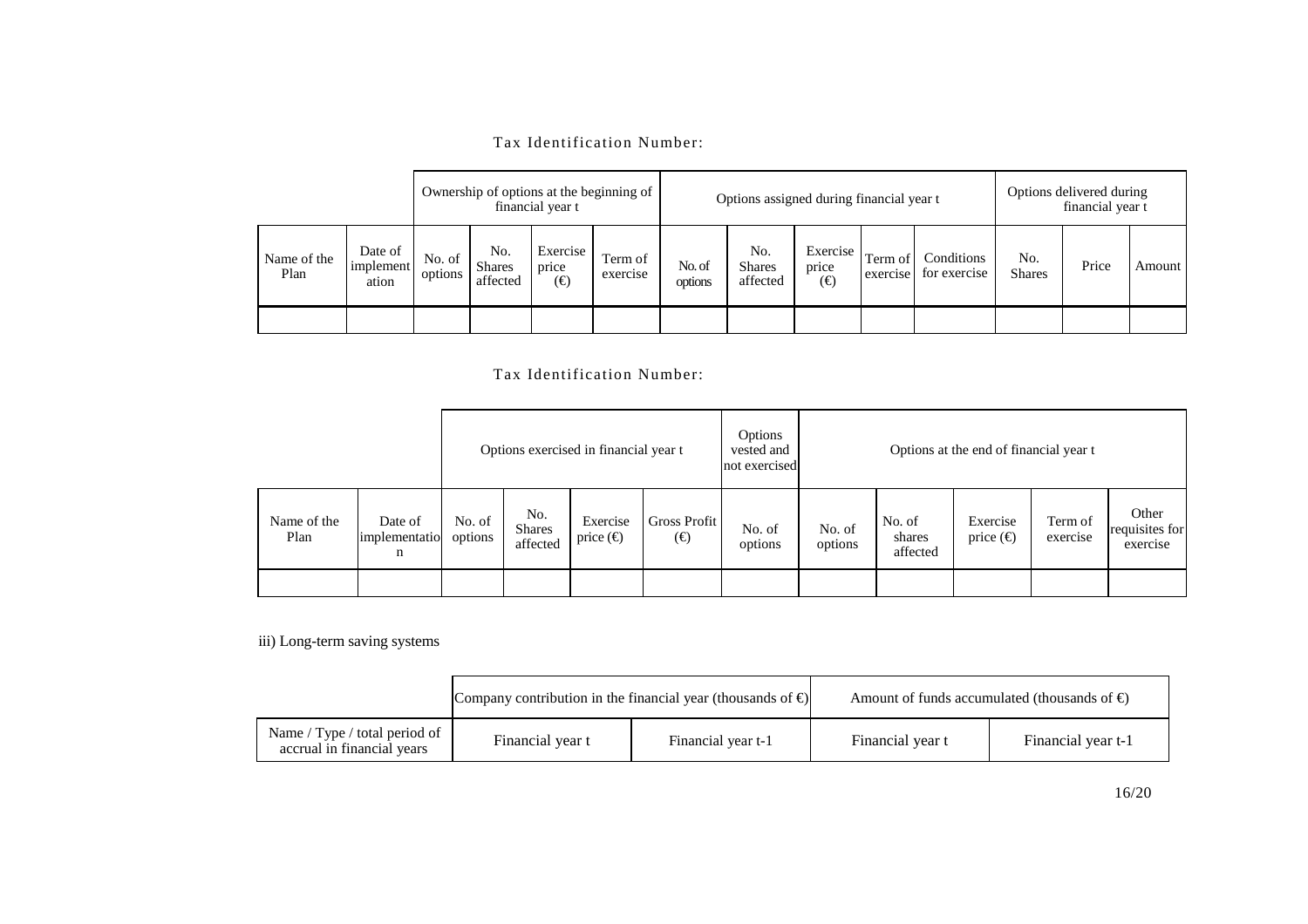iv) Other profits (in thousands of  $\epsilon$ )

|             |                                   | Compensation in the form of advanced payments,<br>credits granted |                             | Life insurance premiums                              | Guarantees constituted by the<br>company for board members |                    |  |
|-------------|-----------------------------------|-------------------------------------------------------------------|-----------------------------|------------------------------------------------------|------------------------------------------------------------|--------------------|--|
| Name / Type | Interest rate of<br>the operation | Essential<br>characteristics of<br>the operation                  | Amounts<br>returned, if any | Financial year t Financial year t-1 Financial year t |                                                            | Financial year t-1 |  |
|             |                                   |                                                                   |                             |                                                      |                                                            |                    |  |

c) Summary of compensations (in thousands of  $\epsilon$ ):

The amounts corresponding to all of the compensation concepts included in this report that have been accrued by the board member must be included in the summary, in thousands of euro.

In the case of long-term Saving Systems, the contributions or endowments made to this kind of systems are to be included:

|                     | Compensation accrued in the Company |                    |                                                           | Compensation accrued in group companies     |                                   |                                 |                                         | Totals                                    |                              |                                |                                                       |
|---------------------|-------------------------------------|--------------------|-----------------------------------------------------------|---------------------------------------------|-----------------------------------|---------------------------------|-----------------------------------------|-------------------------------------------|------------------------------|--------------------------------|-------------------------------------------------------|
| Name / Type         | Total<br>Compensatio<br>n in cash   | Value of<br>shares | granted and<br>exercised<br>Gross<br>profit of<br>options | Total<br>financial<br>year t for<br>company | Total<br>Compensati<br>on in cash | Value of<br>shares<br>delivered | Gross profit<br>of options<br>exercised | Total<br>financial<br>year t for<br>group | Total<br>financial<br>year t | Total<br>financial<br>year t-1 | Contributi<br>on to<br>saving<br>systems<br>during FY |
| Anna Veiga          | 100                                 | $\mathbf{0}$       |                                                           | 100                                         | $\theta$                          | $\Omega$                        |                                         | $\theta$                                  | 100                          | 100                            |                                                       |
| Belén<br>Villalonga | 100                                 | $\overline{0}$     | $\Omega$                                                  | 100                                         | $\mathbf{0}$                      | $\Omega$                        |                                         | $\Omega$                                  | 100                          | 100                            |                                                       |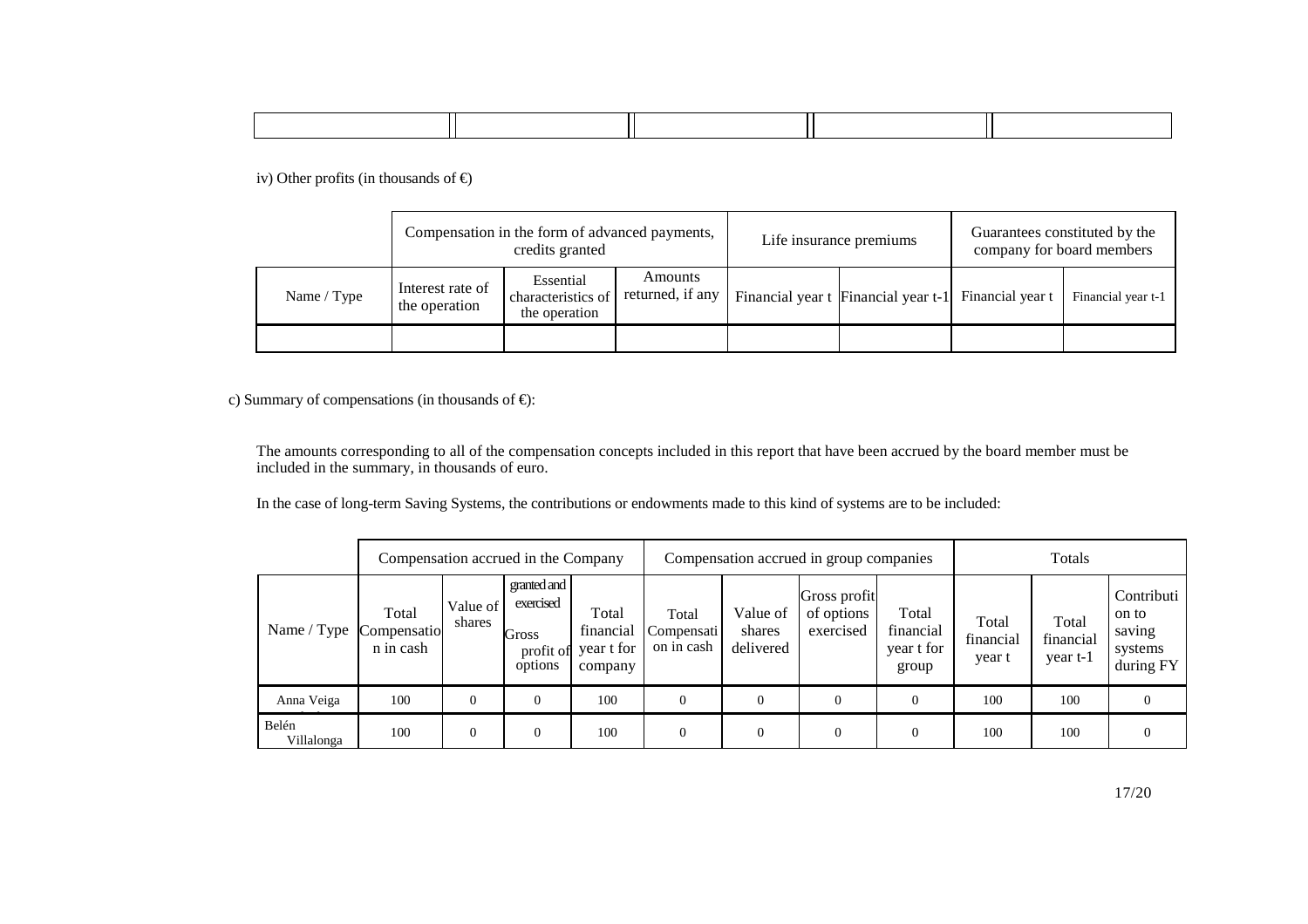| <b>Edgar Dalzell</b><br>Jannotta        | 100          | $\mathbf{0}$   | $\boldsymbol{0}$ | 100          | $\mathbf{0}$     | $\mathbf{0}$   | $\mathbf{0}$   | $\overline{0}$   | 100          | 100              | $\mathbf{0}$     |
|-----------------------------------------|--------------|----------------|------------------|--------------|------------------|----------------|----------------|------------------|--------------|------------------|------------------|
| Steven Mayer                            | 100          | $\overline{0}$ | $\mathbf{0}$     | 100          | $\mathbf{0}$     | $\overline{0}$ | $\overline{0}$ | $\overline{0}$   | 100          | 100              | $\mathbf{0}$     |
| Luis Isasi<br>Fernández de<br>Bobadilla | 100          | $\mathbf{0}$   | $\mathbf{0}$     | 100          | $\boldsymbol{0}$ | $\mathbf{0}$   | $\mathbf{0}$   | $\boldsymbol{0}$ | 100          | 100              | $\boldsymbol{0}$ |
| W. Brett                                | 100          | $\overline{0}$ | $\theta$         | 100          | $\overline{0}$   | $\overline{0}$ | $\theta$       | $\overline{0}$   | 100          | 100              | $\overline{0}$   |
| <b>Thorthol Holdings</b><br>BV          | 100          | $\mathbf{0}$   | $\mathbf{0}$     | 100          | $\mathbf{0}$     | $\mathbf{0}$   | $\overline{0}$ | $\overline{0}$   | 100          | 100              | $\mathbf{0}$     |
| Thomas<br>Glanzmann                     | 1,446        | $\mathbf{0}$   | $\mathbf{0}$     | 1,446        | $\boldsymbol{0}$ | $\mathbf{0}$   | $\mathbf{0}$   | $\mathbf{0}$     | 1,446        | 728              | $\boldsymbol{0}$ |
| Tomás Dagá<br>Gelabert                  | $\mathbf{0}$ | $\mathbf{0}$   | $\overline{0}$   | $\mathbf{0}$ | $\mathbf{0}$     | $\mathbf{0}$   | $\mathbf{0}$   | $\boldsymbol{0}$ | $\mathbf{0}$ | $\boldsymbol{0}$ | $\mathbf{0}$     |
| Víctor Grifols<br>Roura                 | 1,510        | $\mathbf{0}$   | $\mathbf{0}$     | 1,510        | $\boldsymbol{0}$ | $\mathbf{0}$   | $\overline{0}$ | $\mathbf{0}$     | 1,510        | 1,438            | $\mathbf{0}$     |
| Juan Ignacio<br>Twose Roura             | 1,266        | $\mathbf{0}$   | $\mathbf{0}$     | 1,266        | $\mathbf{0}$     | $\mathbf{0}$   | $\mathbf{0}$   | $\mathbf{0}$     | 1,266        | 1,205            | $\mathbf{0}$     |
| Ramón Riera<br>Roca                     | 1,105        | $\overline{0}$ | $\overline{0}$   | 1,105        | $\mathbf{0}$     | $\theta$       | $\mathbf{0}$   | $\overline{0}$   | 1,105        | 1,061            | $\overline{0}$   |
| Marla Elizabeth<br>Salmon               | 50           | $\mathbf{0}$   | $\boldsymbol{0}$ | 50           | $\boldsymbol{0}$ | $\mathbf{0}$   | $\mathbf{0}$   | $\overline{0}$   | 50           | $\boldsymbol{0}$ | $\mathbf{0}$     |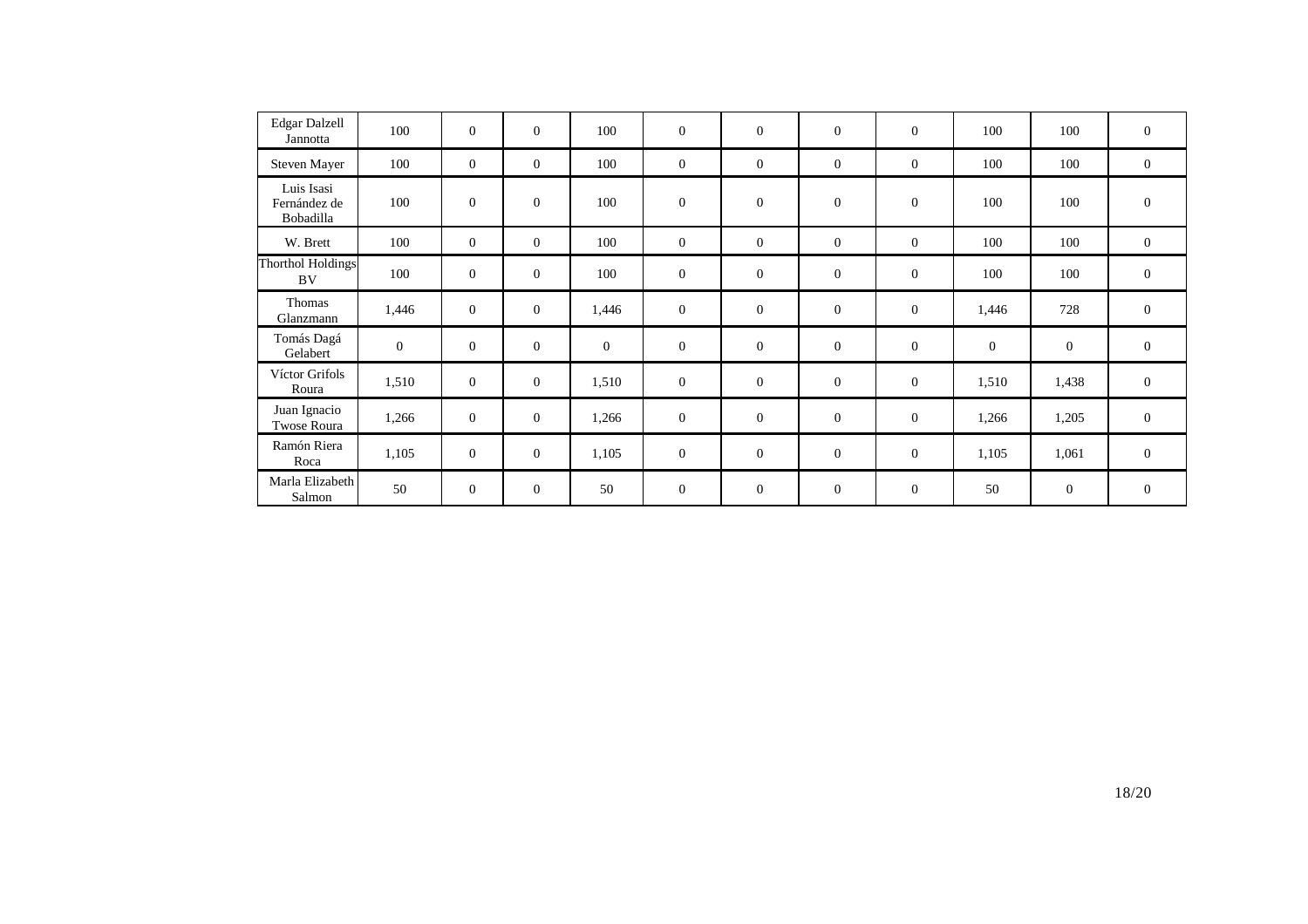D.2 Report on the relationship between the compensation obtained by board members and the results or other measurements of performance of the company, explaining, where appropriate, how the variations in the performance of the company have influenced the variation in the remuneration of the board members.

Only executive board members receive part of their compensation as variable, with it being possible for this to be between 30% and 45% of the final compensation. The remaining independent board members, others external and those representing shareholders that receive compensation are not affected by results or other measurements of performance of the company, beyond the performance of the work of the board members in conformity with that provided for in the Articles of Association and in the Regulations of the Board of Directors.

D.3 Report on the result of the consultative vote at the general shareholders' meeting on the annual report on remuneration in the previous financial year, with indication of the number of negative votes issued, where appropriate:

|                       | <b>Number</b> | % of the total |
|-----------------------|---------------|----------------|
|                       | 162,386,664   | 100.00         |
| <b>Votes issued</b>   |               |                |
|                       | <b>Number</b> | % of the total |
| <b>Negative votes</b> | 70,279,834    | 43.28          |
| Votes in favour       | 90,796,120    | 55.91          |
| <b>Abstentions</b>    | 1,310,710     | 0.81           |